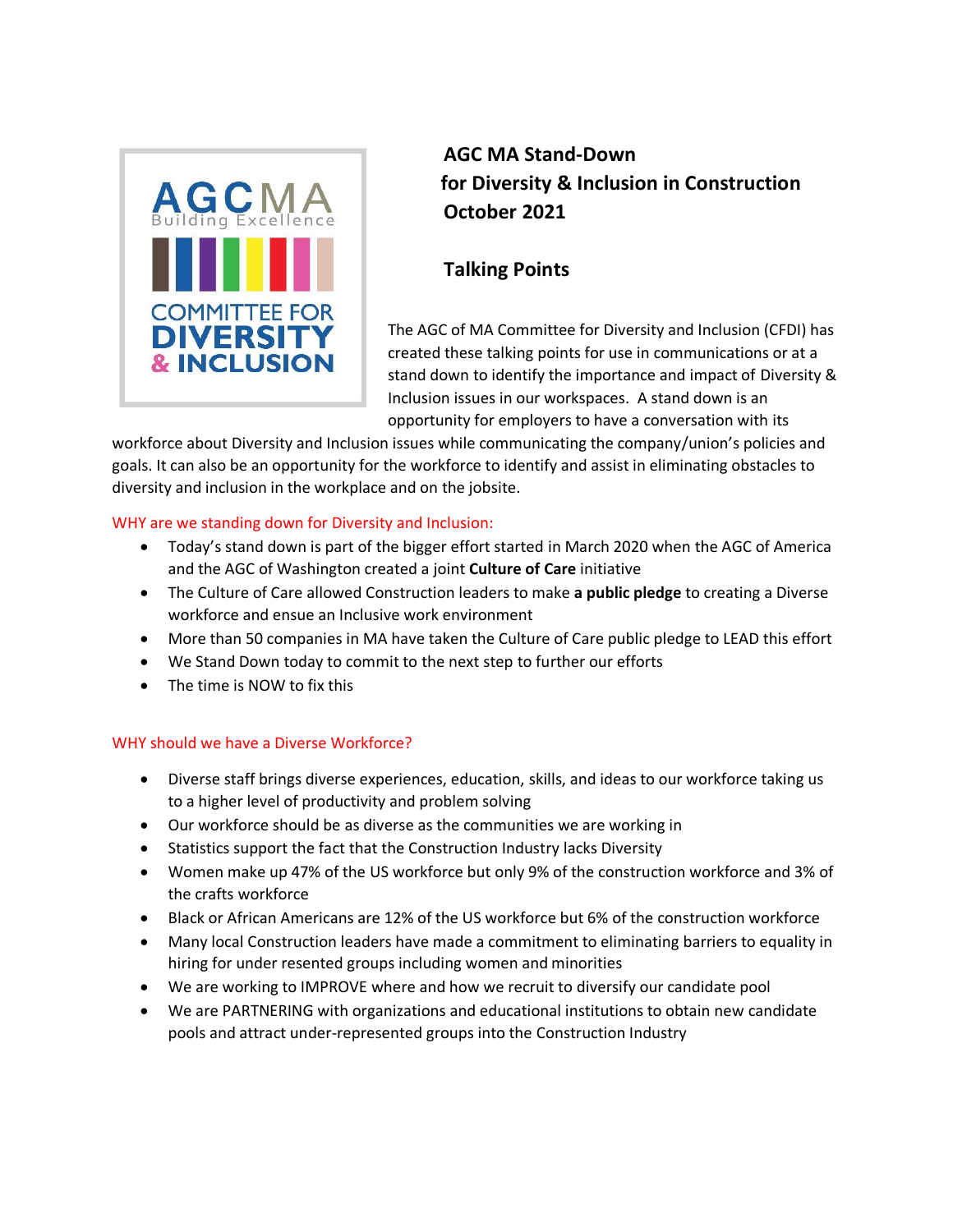### WHAT is Inclusion and why is it important?

- Inclusion is ensuring we provide a welcoming, safe atmosphere, voice, and opportunity to all workers regardless of their sex, race, religion, etc.
- An inclusive work environment results in better overall worker satisfaction, productivity, and organizational success
- Lacking Diversity and Inclusion has proven to pose safety risks, deter productivity, increase turnover, and diminish employee potential

### HOW can we IMPROVE Diversity and become MORE Inclusive?

- Become a Leader take the Culture of Care Pledge. Encourage the same from all employees, who can personally pledge, subs, vendors, clients, and business partners.
- Speak Up and Speak out we believe the vast majority of employees perform their duties with integrity and do not support racist, sexist, or similar behavior. Identify these behaviors when you see them on a jobsite and work with us to create and sustain the work environment we all need to thrive
- A No-Graffiti policy is an example of a commitment to promote inclusivity

## BENEFITS of these Diversity and Inclusion efforts include:

- A safer work environment where all employees feel welcomed, included, and empowered
- Education and training will create Supervisor awareness to help identify workplace behavior that detracts from a healthy, inclusive work environment
- Employees and Supervisors can work together to eliminate these obstacles to productivity, teamwork
- Equitable opportunities for success for all workers.
- A stronger Construction Industry where our workplaces are free of bias and harassment

## **[INSERT COMPANY SPECIFIC D & I EFFORTS HERE]**